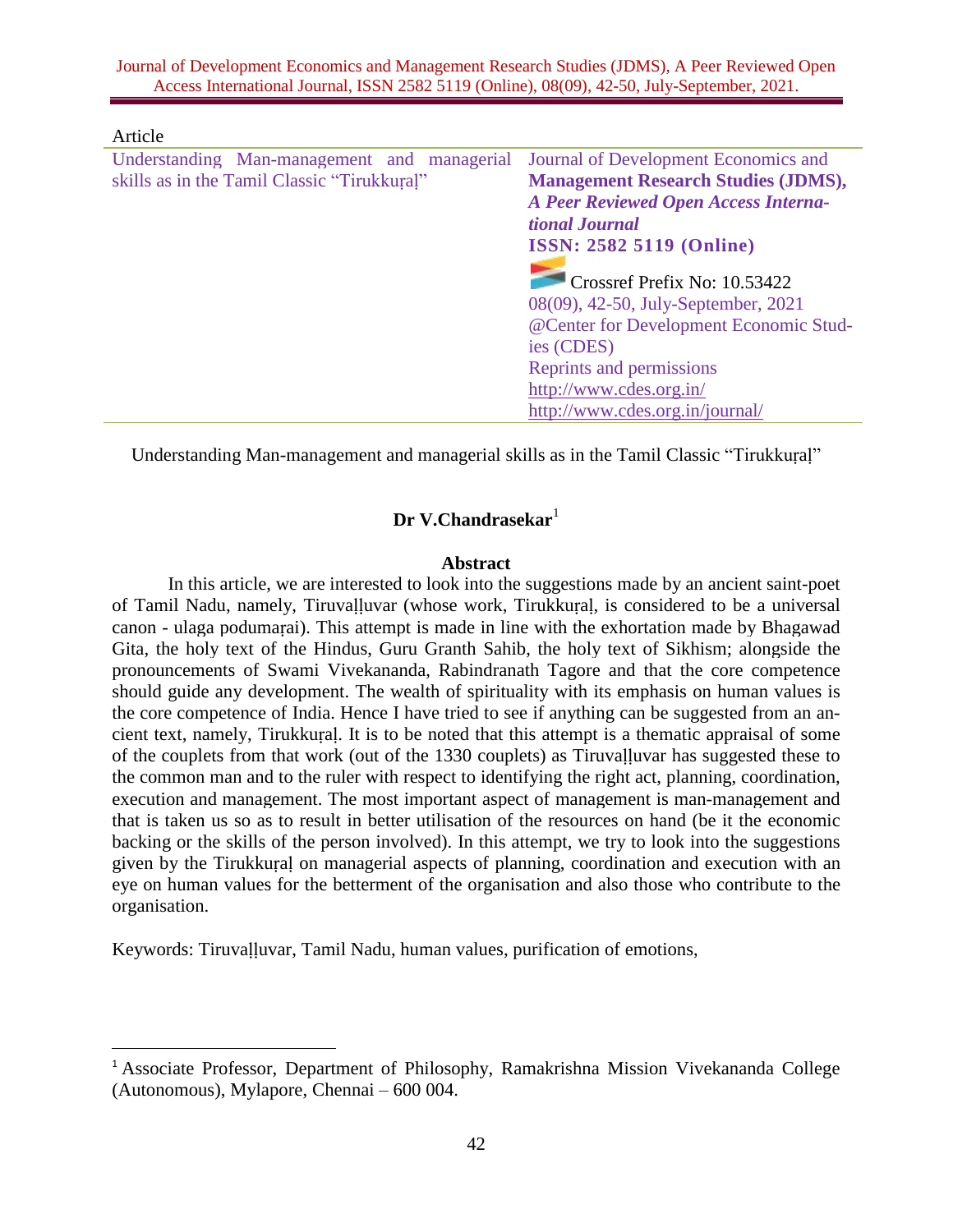#### **Introduction**

The paper begins with the words of Swami Vivekananda that everything external should be conducted through internal spirituality for enduring effectiveness. This can be extended to the field of management also today. The Bhagawad Gita, Guru Granth Sahib, Rabindranath Tagore also have spoken on similar lines<sup>i</sup>. In other words, any development should be commensurate with its core competence. Now, what is the core competence of India? The wealth of spirituality with its boundless values is the core competence of India. The values include frugality, sincerity, humility, etc, - called human values - and these depend on three core values, namely intuitive wisdom, the inwardness of mind and purification of emotions – diagrammatically represented thus by S.K.Chakraborty<sup>ii</sup> –



The 80's and '90s of the previous century awakened, to a certain extent, to the need to indigenize the outlook in management. Similarly, Gandhi, Tagore, Vivekananda, Aurobindo and several others epitomised this outlook in their thoughts. One such towering personality in ancient Tamil literature and culture is Thiruvalluvar.

#### **Suggestions from Tirukkuṛaḷ:**

Thiruvaḷḷuvar is a celebrated Tamil poet who wrote the Thirukkuṛaḷ. This Tamil work of wise sayings is on ethics and it is very much practical. It teaches that man should not leave the family or become a sannyasin in order to lead a divine life of purity and sanctity. For instance,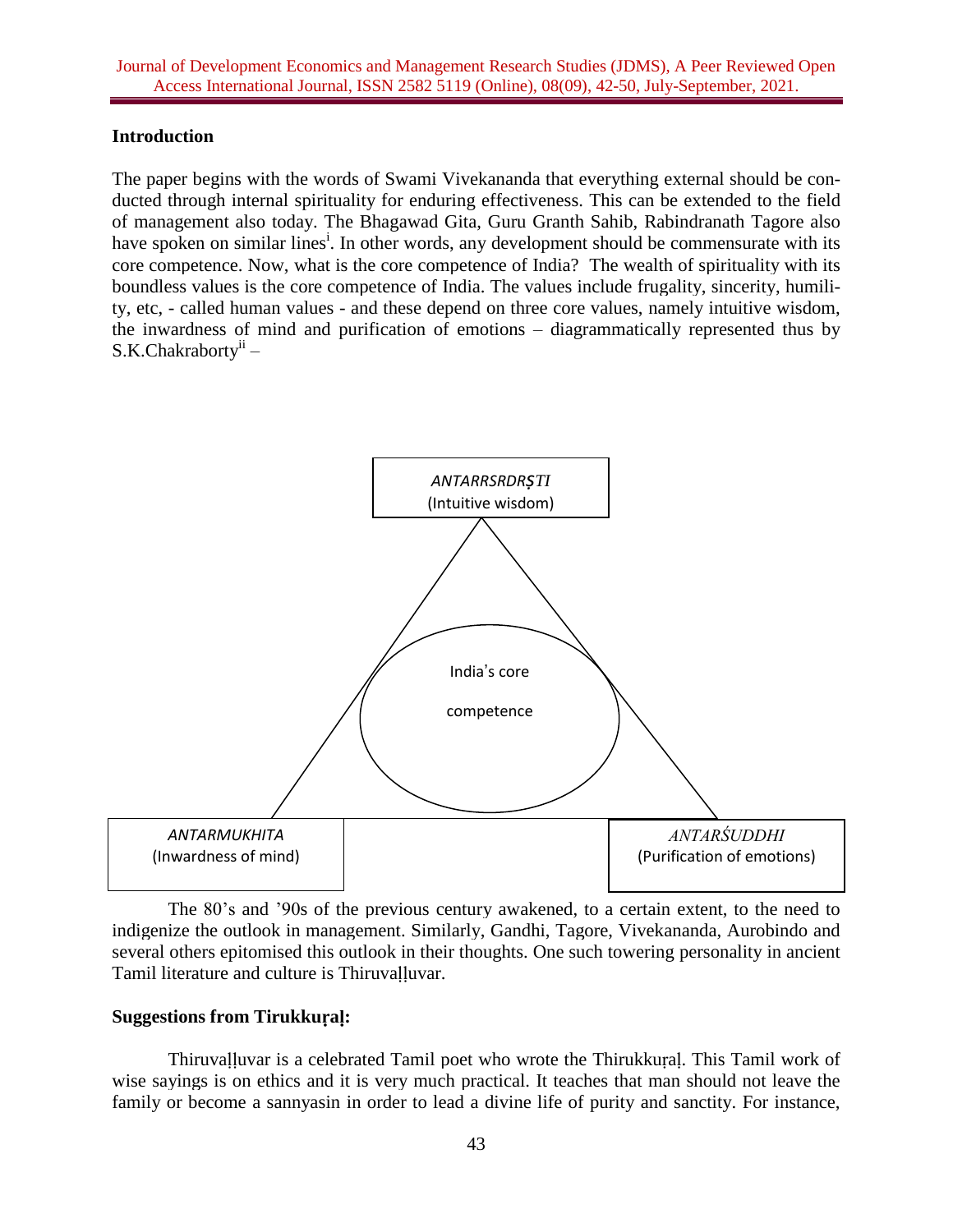*kural* 280<sup>iii</sup> suggests that "*there is no need of a shaven crown, nor of tangled hair, if a man abstain from those deed which the wise have condemned"*

மழித்தலும் நீட்டலும் வேண்டா உலகம் *Mazhiththalum nīttalum véṇdā ulakam* பழித்தது ஒழித்து விடின் *Pazhiththathu oziththu viṭin*

This work is universal in approach and hence called *ulaga podhu maṛai* (the world's common scripture). An important feature of this book is that it does not advocate any specific religion then prevalent in India – Hinduism, Jainism or Buddhism. On the other hand, it expounds various aspects of life. Thirukkuṛaḷ is a collection of 1330 Tamil couplets organized into 133 chapters under 3 sections. Each chapter consists of 10 *Kuṛaḷs* and has a specific subject ranging from "ploughing a piece of land" to "ruling a country". The three sections are:

அறத்துப்பால் – *araththuppāl* – on law/virtue (*dharma*) – deals with good ethical behavior with conscience and honour

பபாருட்பால் - *poruṭpāl* – on wealth/politics (*artha*) – deals with the right manner of conducting worldly affairs

காமத்துப்பால் – *kāmaththuppāl* – on desire/love (*kāma*) – dealing with love between man and woman.

Though a very old text, Thirukkuṛaḷ, nevertheless offers new insights pertaining to the times. True to this tendency, one can recognize various gems of wisdom from this text addressing the present-day management requirements. Management can be understood as the art of getting the desired work from its people or as synchronizing the contribution of one and all working in a concern with similar objectives. If that be the case, what are the essential skills needed? Some have identified it as planning, worker's participation or involvement, the administration that involves controlling, coordinating etc. A point to be remembered here is that the great saintpoet Thiruvaḷḷuvar has dealt with these in his own way. A thematic presentation of these views will definitely showcase the contribution of Thirukkuṛaḷ.

# **Tirukkuṛaḷ on Planning**

எண்ணித் துணிக கருமம்; துணிந்தபின் *eṇṇiththuṇiga karumam; thuṇinthapin* எண்ணுேம் என்பது இழுக்கு - 467 *eṇṇuvam enpathu izhukku*

*Consider, and then undertake a matter; after having undertaken it, to say "We will consider," is folly.*

Here, Thiruvalluvar speaks of the need for administering care in the selection of a job and also the need for the proper execution of the same without hesitation. This is a very important aspect of planning that has been well pointed out by Thiruvaḷḷuvar not only here but also in *Kuṛaḷ* 470 –

எள்ளாத எண்ணிச் செயல்வேண்டும் தம்மோடு *eḷḷātha eṇṇic seyalvéṇtum thammōṭu* பகாள்ளாத பகாள்ளாது உலகு *koḷḷātha koḷḷāthu ulagu*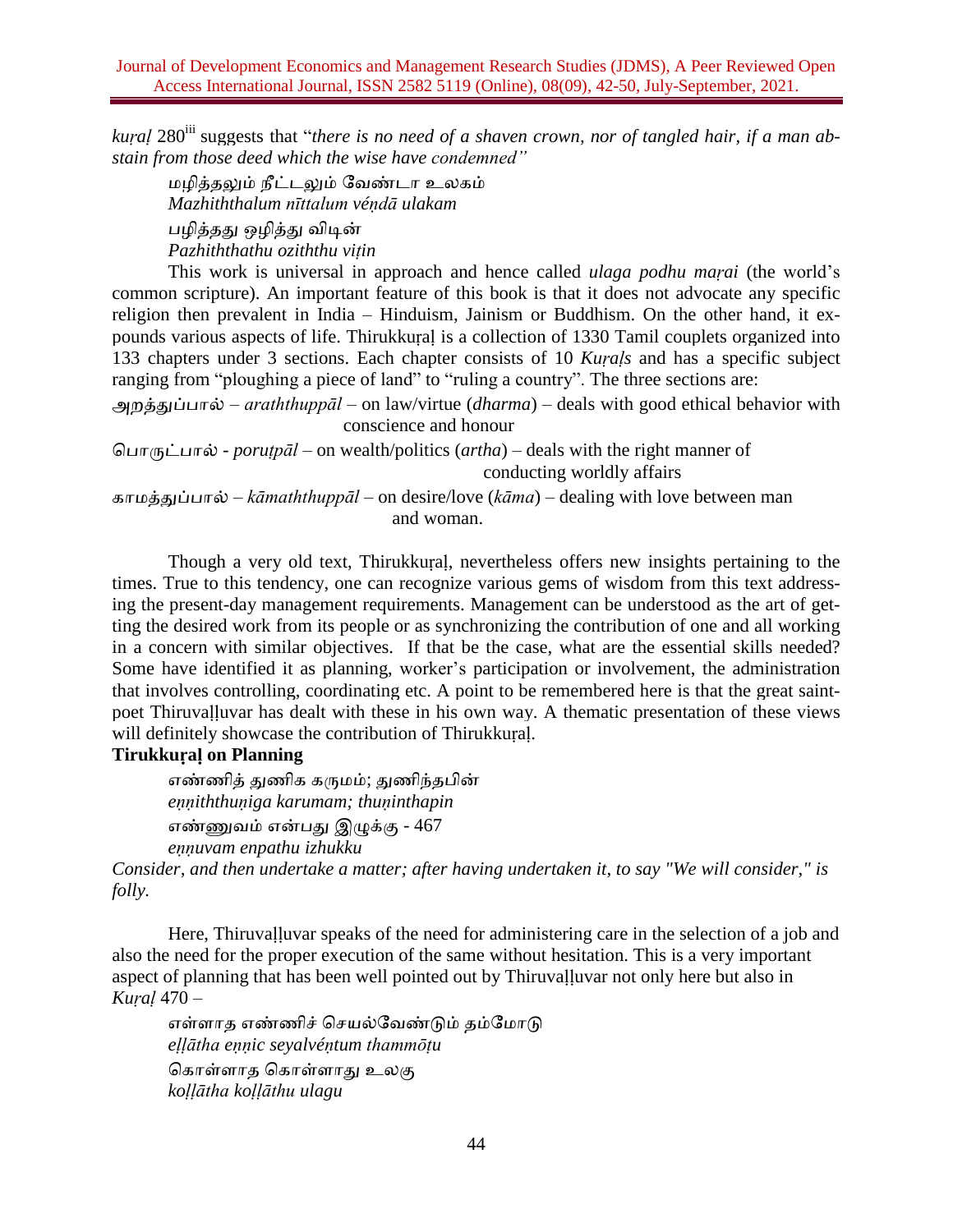*Let a man reflect, and do things which bring no reproach; the world will not approve, with him, of things which do not become of his position to adopt.*

*Kuṛaḷ* 468 suggests

*it.*

ஆற்றின் வருந்தா வருத்தம் பலர்நின்று *Āṛṛin varunthā varuththam palarninṛu* வபாற்றினும் பபாத்தப் படும் *Pōṛṛinum poththap patum*

*The work, which is not done by suitable methods, will fail though many stand to uphold*

Tiruvaḷḷuvar gives one more suggestion in regard to this and that pertains to identifying the criteria for determining the right act by us.

எற்று என்று இரஙுகுவ செய்யற்க செய்வானேல் Eṛṛu enṛu iranguva seyyaṛka seyvānel மற்று அன்ன செய்யாமை நன்று Maṛṛu Anna seyyāmai Nanṛu - 655

*Do not indulge in a world which will cause you to repent later. However, he quickly adds that we should not repeat that mistake if we had committed it already.*

These couplets suggest that Thiruvalluvar (i) not only speaks of selection and execution (ii) but also the way in which the work has been selected and executed. Thus he does not stay contented with suggesting what is to be selected and what is to be executed but also highlights the need for a proper method to be used both in the selection and in execution. This is where man-management comes into focus.

Another significant contribution of the Tirukkuṛaḷ that could be read alongside the preceding couplets is the one that highlights the result of the possession of wealth in the hands of the benevolent.

மருந்தாகித் தப்பா மாத்தற்றால் செல்வ Marunthākith thappā māththaṛṛāl selva பபருந்தமக யான்கண் படின் Perunthagai yānkaṇ patin - 217

This couplet means that wealth in the hands of the benevolent (good-hearted) soul is compared to the herbal tree that helps to heal one and all. Similarly, the administration (including planning, execution and coordination with workers) should be in the hands of the right person. But, who is the right person? How to identify the right person? Are there any criteria for identifying the right person? A deeper analysis of the Tirukkuṛaḷ gives answers to these questions by its suggestion for instilling some human values in human beings. Kuṛaḷ 501 is an eyeopener in this regard and it is brought out in the next section.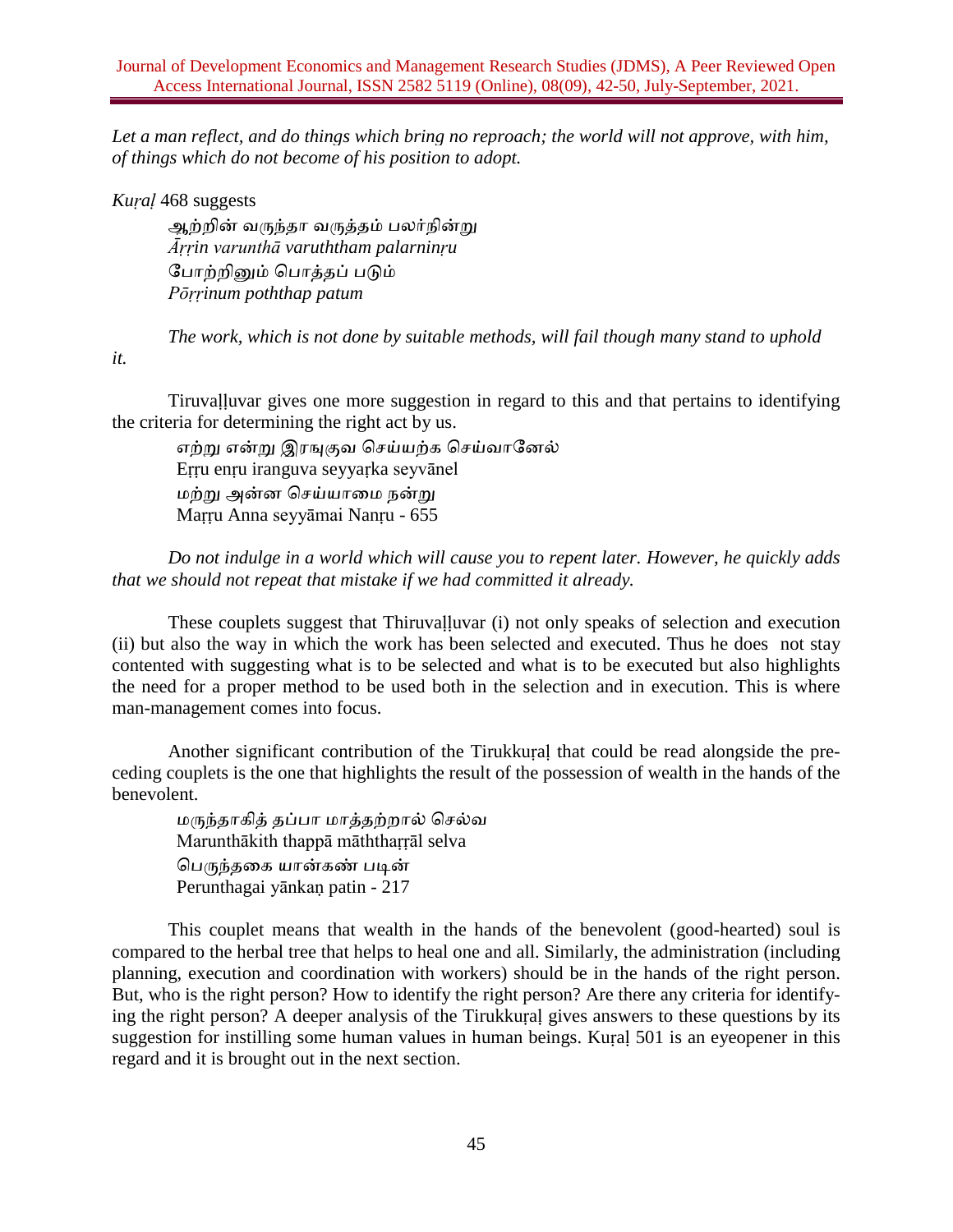#### **Tirukkuṛaḷ on Worker's participation/involvement of workers**

There will be many departments in an organization. So, the organization will require the right person for the right job and the right manner of executing the job. In this situation, the management cannot stay quiet after selecting the right man for the right job; the management will also have to hone the skills of the people through proper training. When once all these are done, it should not revert to stage 1 to see if the selection has been done correctly. Thus, Thiruvalluvar insists on a proper method of selecting the correct man for the correct job and at the same time, with an eye on the outcome for the organisation<sup>iv</sup>. The reason for this is well brought out in the couplet 507 quoted a few pages from here. It is true that all people are capable of doing all works in this world but it is essential for the management to identify the unique talents innate in every individual. What is the benefit here and who benefits here? It is both the management and the individual who benefit from this. That is, it brings out the individual's unique talent, on the one hand, and the execution of the work (from the management's point of view) highlights the utmost perfection that has gone into it. A manager should remember that he should not repose faith in an individual just because he knows the other or that the other is his relative or friend. Instead, he should explore and ascertain to himself if the person can do the job in the right way befitting his potential and also act in line with the goals of the institution. He says in *Kuṛaḷ* 509 –

தேறற்க யாரையும் தேராது தேர்ந்தபின் *Théṛaṛka yāraiyum thérāthu thérnthapin* தேறுக தேறும் பொருள் *Théṛuka théṛum porul\* Let (a king) choose no one without previous consideration; after he has made his choice, let him unhesitatingly select for each such duties as are appropriate.*

Next are the major management techniques, that is, the proper utilization of the worker potential after the identification of the right man for the right job. Thus this requirement can be divided into two: (i) identification of the potential and (ii) utilization of the available potential. The manager and his subordinates are two inseparable units of management. How the manager selects and executes jobs with his people is very significant. It assumes more meaning as it involves the need for instilling some human values too. Saint poet Thiruvalluvar gives some clues (of course for a King) that can be adopted here:

அறம்பபாருள் இன்பம் உயிரச்ெம் நான்கின் *Aṛam porul\* inpam uyiraccam nānkin* திறந்பதாிந்து வதறப் படும் *Thirantherinthu théṛap paṭum -*– 501

*Let (a minister) be chosen, after he has been tried by means of these four things, viz,-his virtue, (love of) money, (love of) sexual pleasure, and fear of (losing) life.*

*Kuṛaḷ* 502 says –

குடிப்பிறந்து குற்றத்தின் நீங்கி வடுப்பரியும் *Kuṭippiṛanthu kuṛṛatthin nīngi vaṭuppariyum* நாணுமடயான் கட்வட பதளிவு *nāṇuṭaiyān katṭṭé theḷivu*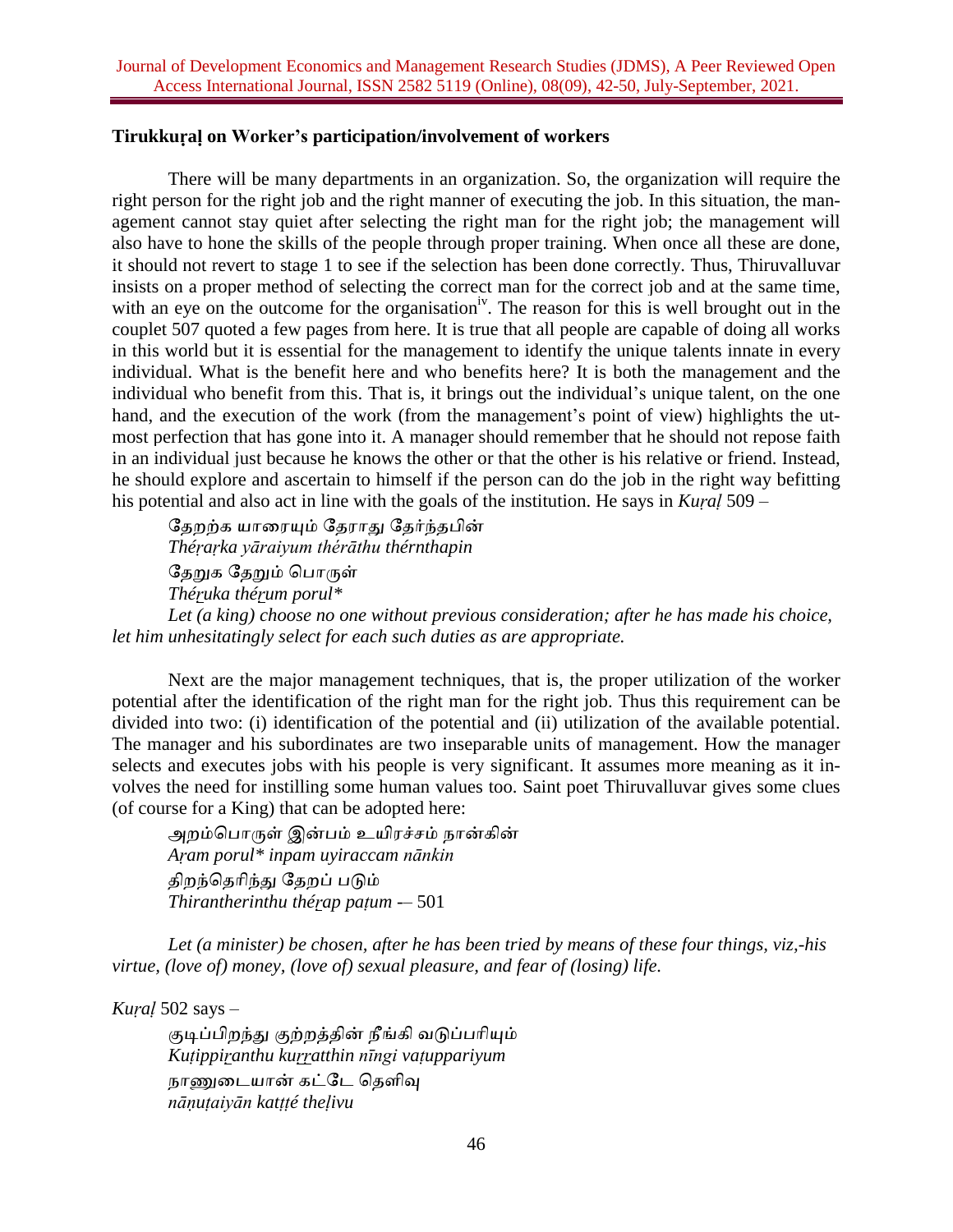*(The king's) choice should (fall) on him, who is of good family, who is free from faults, and who has the modesty which fears the wounds (of sin).*

While these two couplets speak of selection, there are others that speak of the method of execution of jobs after entrusting it with the subordinate. Today, every organization has training programmes both for the fresher and for those who are serving (like orientation programmes and refresher programmes). These programmes help the management in identifying the attitude of its employee and allocate work accordingly. These help the subordinate to identify his weak points for rectification. The onus is on the management for allocating the jobs and getting it done in the best possible way. Thiruvalluvar has said –

இதனை இதனான் இவன்முடிக்கும் என்றாய்ந்து *Ithanai ithanān ivanmuṭikkum enṛāynthu* அதனை அவன்கண் விடல் *Athanai avankaṇ viṭal – 517*

*Having considered what work a man is fit for, let (the king) employ him in that work.* (the management has to allocate work based on the talent and attitude of the employee).

Thus the management should monitor the job done for the sake of maintaining the integrity of the organization and the welfare of its employee. It should rather refrain from interfering in the methodology of the work. In the same way, the work should not be entrusted based on favour. The management should strictly look for the (unique) skill of the person as also the method by which he executes the work in line with the requirement of the job and the organization. There should be no consideration beyond this apart from looking into the values of the person engaged in the work. Today's management looks not merely at the skills of the person but also gives importance to the values attached in the execution of work. There is no one who is perfect in this world. On closer analysis, it can be found that there are faults with everyone. What should be done in that situation. Thiruvalluvar comes to the rescue once again.

குணம் நாடிக் குற்றமும் நாடி அேற்றுள் kunam nātik kurramum nāti avarrul மிமக நாடி மிக்க பகாளல் Mikai nāṭi mikka koḷal - 504

*Let (a king) consider (a man's) good qualities, as well as his faults, and then judge (of his character) by that which prevails.*

One important point has been addressed by the poet in the couplet quoted above and that relates to the presence of good and bad in man today. The King (according to the text) or the management (in today's context) should consider the overall nature of man, weigh the good and the bad and then take a decision based on that. Another important exhortation of the Tirukkuṛaḷ that is more relevant in today's context is Kuṛaḷ 507 which lays down an important guideline in the selection process. It says that the selection process should be transparent and free of nepotism. The couplet is: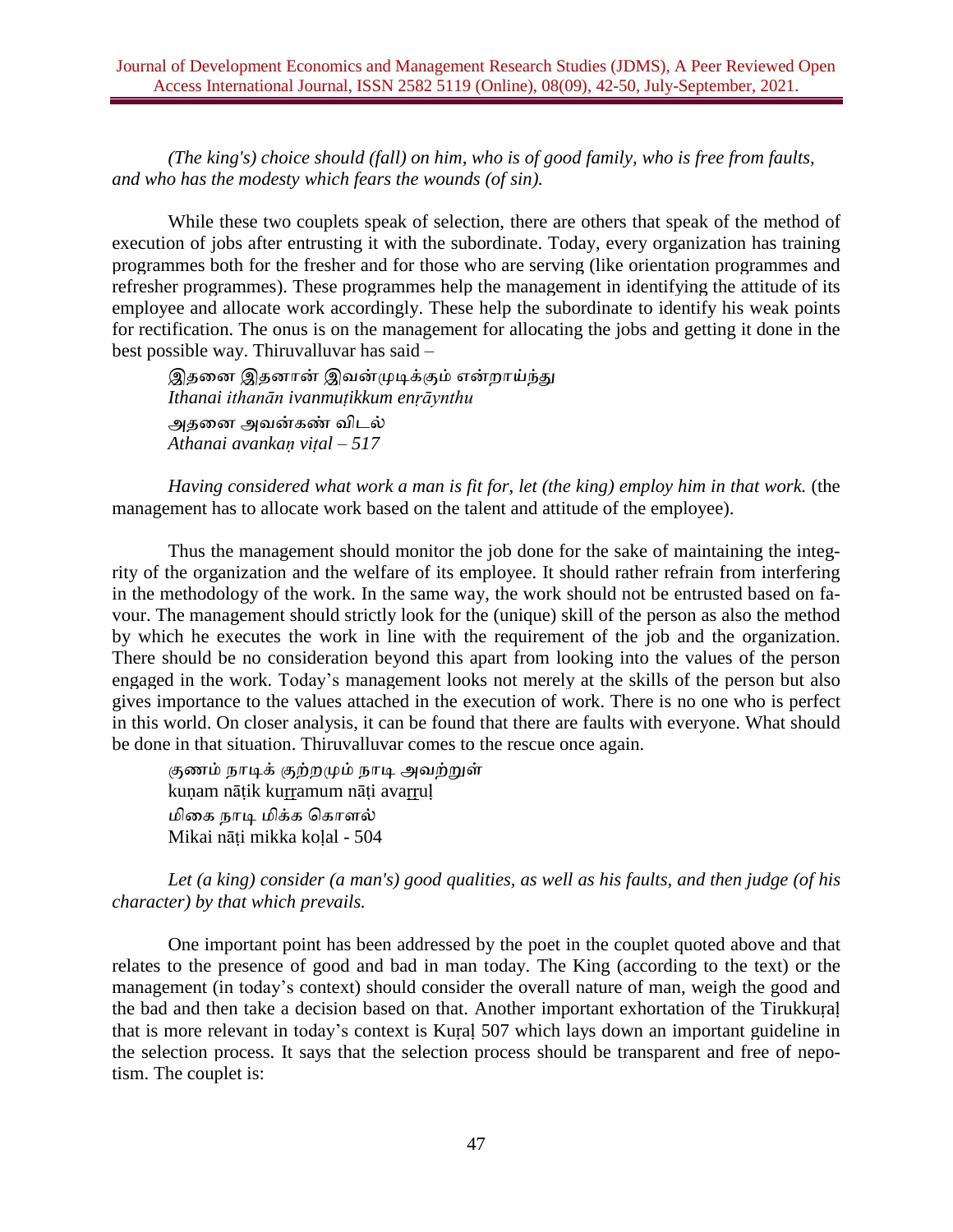காதன்மம கந்தா அறிவு அறியார்த் வதறுதல் Kādanmai kandā Aṛivu aṛiyaarth theṛuthal வபமதமம எல்லாம் தரும் Pedamai ellām tharum - 507

In other words, the saint-poet suggests that one should not be selected just because he is familiar. This kind of selection might result in danger if that person is not good at the job. Hence, care should be taken to select only those who are capable of the job and not otherwise. These facts have been reiterated here as it leads to the next aspect of management, namely, administration.

### **Tirukkuṛaḷ on administration**

The well-being of an organization, no doubt, depends on the identification of the person as well as the execution of the work by that person. It also depends on good governance. This again relies on sharing of duties and responsibilities (or delegation of power, in modern terminology) and controlling and coordinating. It is not necessary (as has been pointed out earlier) for the management to interfere and control every action of its worker. On the other hand, it should not hesitate to keep track of the work done to see how effectively the worker has performed. Hence all corporate institutions now have appraisal meetings which help them to put their work in proper perspective. This can be called control and coordination. *Kuṛaḷ* 520 states –

நாடோறும் நாடுக மன்னன் வினைசெய்வான் *Nāṭōrum nāṭuka mannan vinaiseyvān* வகாடாமம வகாடா துலகு *Kōṭāmai kōṭā thulaku – 520*

*Let a king daily examine the conduct of his servants; if they do not act crookedly, the world will not act crookedly.*

It suggests that the management should constantly monitor the worker and his actions. While talking of control, the *Kuṛaḷ* also talks of sharing the responsibility as in *Kuṛaḷ* 527 –

காக்கை கரவா கரைந்துண்ணும் ஆக்கமும் *Kākkai karavā karainthuṇṇum ākkamum* அன்ேநீ ரார்க்மக உள *Annanī rārkkai ula*

*The crows do not conceal (their prey), but will call out for others (to share with them) while they eat it; wealth will be with those who show a similar disposition (towards their relatives).*

This *kuṛaḷ* should be read along with the one that speaks of the action down by a benevolent person, namely, *kuṛaḷ 217 cited earlier.*

Thus, Thiruvalluvar simultaneously shows the importance of control and also reveals the need for sharing<sup>v</sup>. Notwithstanding these, Thiruvalluvar has also highlighted when one should be restrained and when one should act. *Kuṛaḷ* 490 states –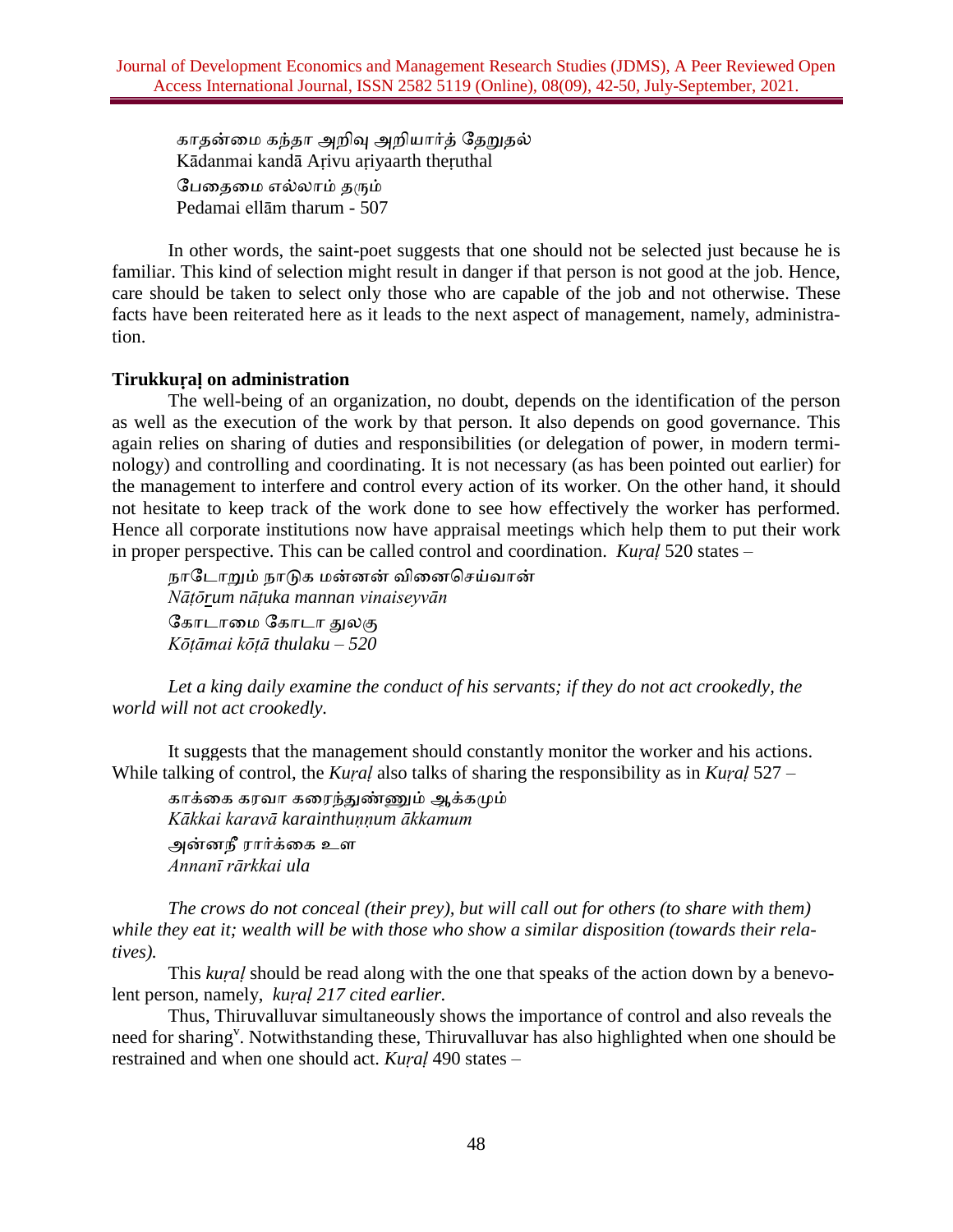கொக்கொக்க கூம்பும் பருவத்து மற்றதன் Kokkokka kūmpum paruvaththu maṛṛathan குத்பதாக்க ெீர்த்த இடத்து Kutthhokka cīrththa iṭathu

*At the time when one should use self-control, let him restrain himself like a heron; and, let him like it, strike, when there is a favourable opportunity.*

That is, wait like a crane before embarking on a job. Nevertheless, having decided to take the plunge, wait for the opportune moment, says Thiruvalluvar (new arrivals during festival occasions, the new variety of stationery, shoe, uniform material etc at the time of school reopening, embarking on a new launch or up-gradation etc can be cited here as examples). In addition to this, one must also ensure that he works unhesitatingly towards the goal in the face of suffering too.

துன்பம் உறோினும் பெய்க துணிோற்றி Thunpam uravarinum seyka thunivārri இன்பம் பயக்கும் வினை Inpam payakkum vinai – 669

*Though it should cause increasing sorrow (at the outset), do with firmness the act that yields bliss (in the end)*

Having realized that an act will finally result in the good of the organization and the individuals working for it, intermediate sufferings should not deter it. Thus, Thiruvalluvar speaks of steadfastness here and therefore most of the concepts gaining supremacy in today's management techniques are found in his famous work (though in an unthematic manner). In conclusion, it must be remembered that whatever Thiruvalluvar has said for a king is applicable in today's context, to management and managerial skills. This should highlight the importance of the contribution made by Thiruvalluvar in the field of management.

# **REFERENCES**

- 1. Tirukkuṛaḷ, English Translation and Commentary by Rev Dr G U Pope. The pdf of pope's translation was downloaded from [http://www.cincinnatitemple.com/downloads/thiruKuṛaḷ.pdf](http://www.cincinnatitemple.com/downloads/thirukural.pdf%25252525252525252520on%2525252525252525252030-08-2010%25252525252525252520at%252525252525252525207.55) on 30-08-2010 at 7.55 pm
- 2. Tirukkuṛaḷ with English Translation by Yogi Shuddhananda Bharati is taken from [http://pm.tamil.net/pub/pm0017/pm0017.pdf](http://pm.tamil.net/pub/pm0017/pm0017.pdf%25252525252525252520on%2525252525252525252030-08-2010%25252525252525252520at%252525252525252525207.55) on 30-08-2010 at 7.55 pm
- 3. S K Chakraborthy, The Management and Ethics Omnibus, p. xiii